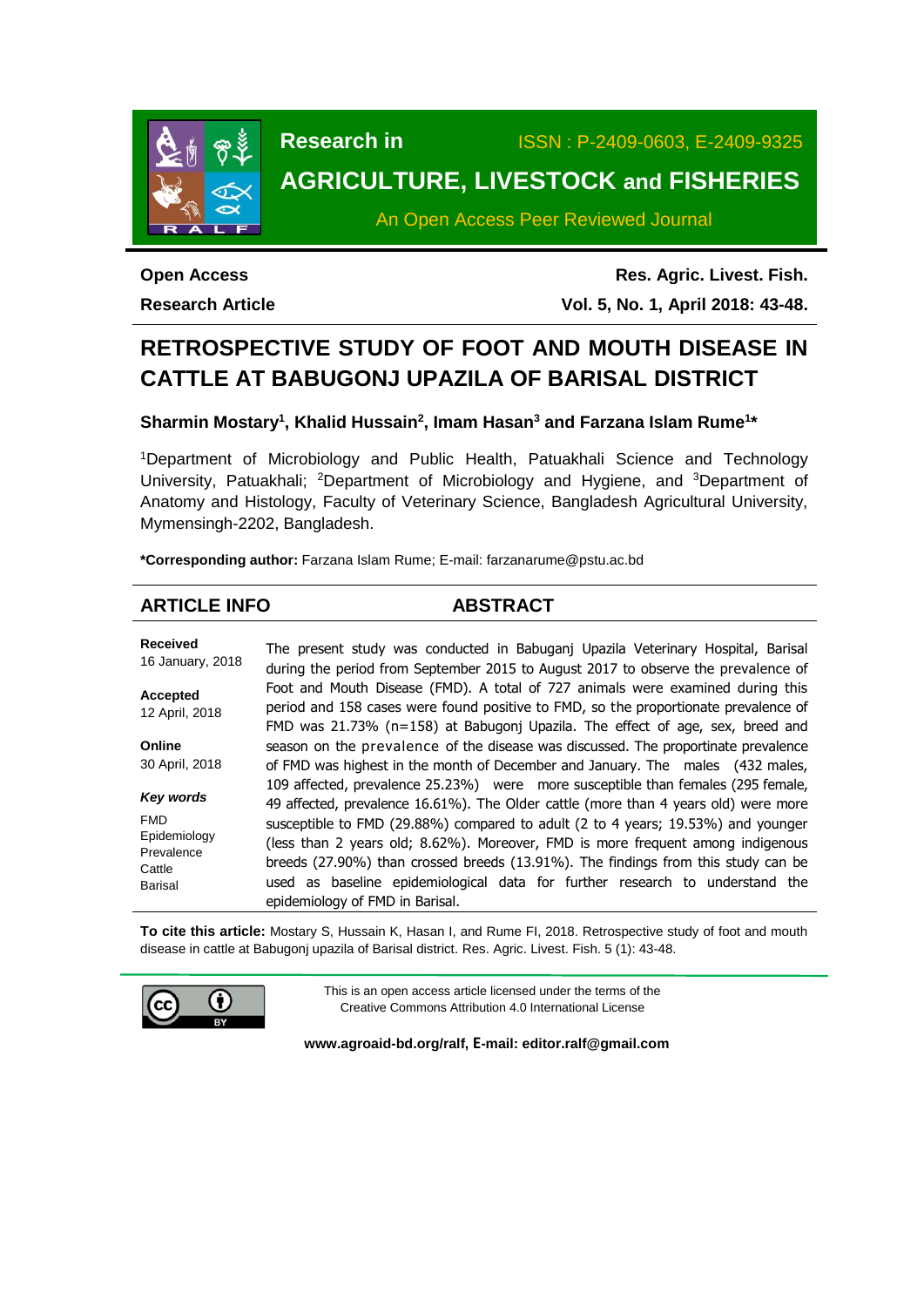# **INTRODUCTION**

Bangladesh is one of the most densely populated countries in the South Asia of the world. Livestock is an important sub-sector in this country, considered to the backbone of agriculture. There are about 25.7 million cattle present in Bangladesh (DLS, 2015). About 20% of the human population is directly and 50% is partly dependent on the livestock sector (Bangladesh Economic Review, 2009). Livestock is one of the most important components for rural agricultural farming system in Bangladesh and it has been playing an important role in economy by providing food, draft power, transport, hides, bone, biogas etc. Although cattle are performing a vital role, maximum of them are moderate to very thin condition and frequently affected with several types of diseases due to poor management practices and geo-climatic condition of Bangladesh. Diseases are one of the most important limiting factors that cause significant mortality of adult cattle and neonatal calves each year (Debnath et al., 1990). It was reported that variation in different cattle breed, their sex, season and environmental factors greatly influence the disease prevalence in cattle (Alim et al., 2011; Sarker et al., 2011; Juli et al., 2015).

Among infectious disease in Bangladesh, FMD is an endemic disease which is found round the year, although highest incidence occurs mainly at the end of rainy season (Rahman et al., 1985). The main impacts of FMD in terms of animal production are the following: reduced milk yields and increased probability of mastitis due to damaged teats in dairy animals, abortions and delayed conception in breeding stock, perinatal mortality, as a direct result of the disease in young animals, and aggravated by reduced milk production and unwillingness to allow suckling in the dam, lameness in draught animals, which reduces their ability to work in terms of cultivation and transporting goods and loss of weight in growing animals due to reduced feed intake resulting from foot and mouth lesions (Davies G. 1988).

Foot and Mouth Disease (FMD) is an important viral disease of various cloven-footed animals. Seven immunologically distinct serotypes are recognized- A, O, C, Asia-1and South African Territories (SAT-1, SAT-2 and SAT-3). In Bangladesh types A, O, C, Asia-1 and subtypes A-5 and A-22 are prevalent (Khan et al*.*, 2002). FMD appears in cattle of Bangladesh either generally in endemic or sometimes in epidemic form. Amongst the livestock diseases FMD is thought to be the most dreadful one owing to its fierce pathogenicity and complexity in controlling it. Once the outbreak starts, it continues round the year affecting large number of cattle herd. The incidence of the disease was recorded highest in 1990. Out of 64 districts FMD epidemic was broken out in 55. During that period the economic loss was disastrous due to all out production loss of cattle by the outbreak of FMD (Alim et al*.*, 2011). An average of 130 incidents (outbreak) of FMD every year has been reported from Bangladesh (Domingo et al*.*, 2002).

FMD does not cause high mortality in adult animals; the disease has debilitating effect on animal health which includes reduced milk production, loss of drought power, decrease in body weight and reproductive failure. FMD virus causes myocardial degeneration in young animals, known as Tiger Heart Disease which causes mortality (Gleeson et al., 2003). About 17% of the cattle are affected in Eastern and Southern Asia. Studies conducted by Bangladesh Livestock Research Institute (BLRI) revealed that the morbidity in cattle to be around 36%, in buffaloes 23% and in goats/sheep 5%. Mortality rate, especially in calves, has been found to be about 51% in outbreak areas (BLRI, Ministry of Fisheries & Livestock, 2006). Howlader et al., (2004) estimated an economic loss of taka 4168.4 thousand for 4750 FMD affected cattle and recorded 61.2% prevalence in cattle and 19.5% calf mortality due to this disease in Bangladesh. The occurrence of the disease in draft cattle during land preparation has been contributing to a lot of sufferings of the farmers that lower crop production in locality due to loss of drafting power. However, the present study was conducted to determine the occurrence and potential risk factors associated with FMD in Cattle at Babuganj Upazila Veterinary Hospital, Barisal.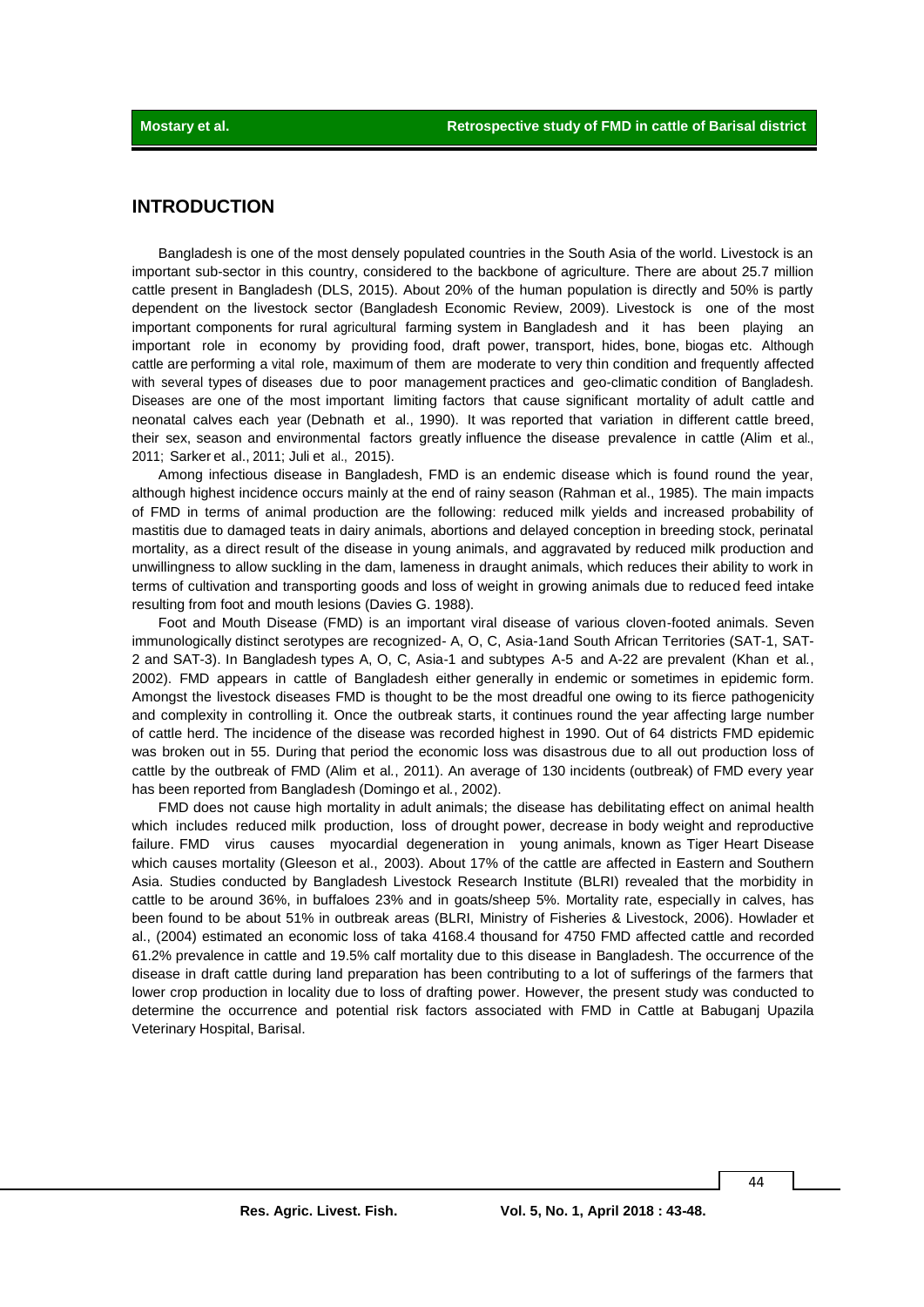# **MATERIALS AND METHODS**

#### **Study area and period**

The study was conducted in Babuganj Upazila Veterinary Hospital, Barisal, during the period from September 2015 to August 2017.

#### **Data collection**

All the sick animals brought for treatment to the Veterinary Hospital were first registered in the patient registered book. The description of each registered animal and owner's complaint were recorded. A total of 727 patients were available during the two year period and the general clinical examinations were conducted on the basis of disease history and owners complaint. The clinical signs were observed in each affected animal. The diagnosis of FMD based on clinical signs like lameness, reduced milk production, salivation, vesicles on the feet sometimes in nostrils, lesion around the oral cavity and on the mammary glands. Proprtinate prevalene was calculated by dividing the number FMD cases with the total number of cases attended during the study period.

#### **Data analysis**

Descriptive analysis was conducted in Excel (Microsoft® Office Excel 2007) and statistical tests were undertaken in SPSS 18.0 for Windows (SPSS Inc., Chicago, IL, USA) to observe the significant influence of different months, sex, age and breeds on the disease (Coakes et al., 2006).

# **RESULTS AND DISCUSSIONS**

A total of 727 animals were examined and 158 cases were found positive to FMD. So the overall proportiante prevalence of 21.73% (n = 158) reported in this study which is very similar to the findings in South Asia (Melo et al., 2003) where the prevalence was 22.89%. Conversely, the finding of this study was slightly lower than the prevalence of 24.51% was reported in Mannan et al., (2009), 25.07% in Rajshahi (Sarker et al., 2011), 23.88% in Matiranga, Khagrachhari (Real et al*.,* 2015).

### **Feet lesions (Vesicles/blisters)**

The vesicles in the interdigital space are usually large due to stress on the epithelium caused by movement and weight. The lesion at the coronary band at first appears blanched then there is separation of the skin and horn (Figure 1**)**. When healing occurs, new horn is formed, but a line resulting from the coronitis is seen on the wall of the hoof.



**Figure 1.** Ruptured vesicles in the interdigital cleft of a steer.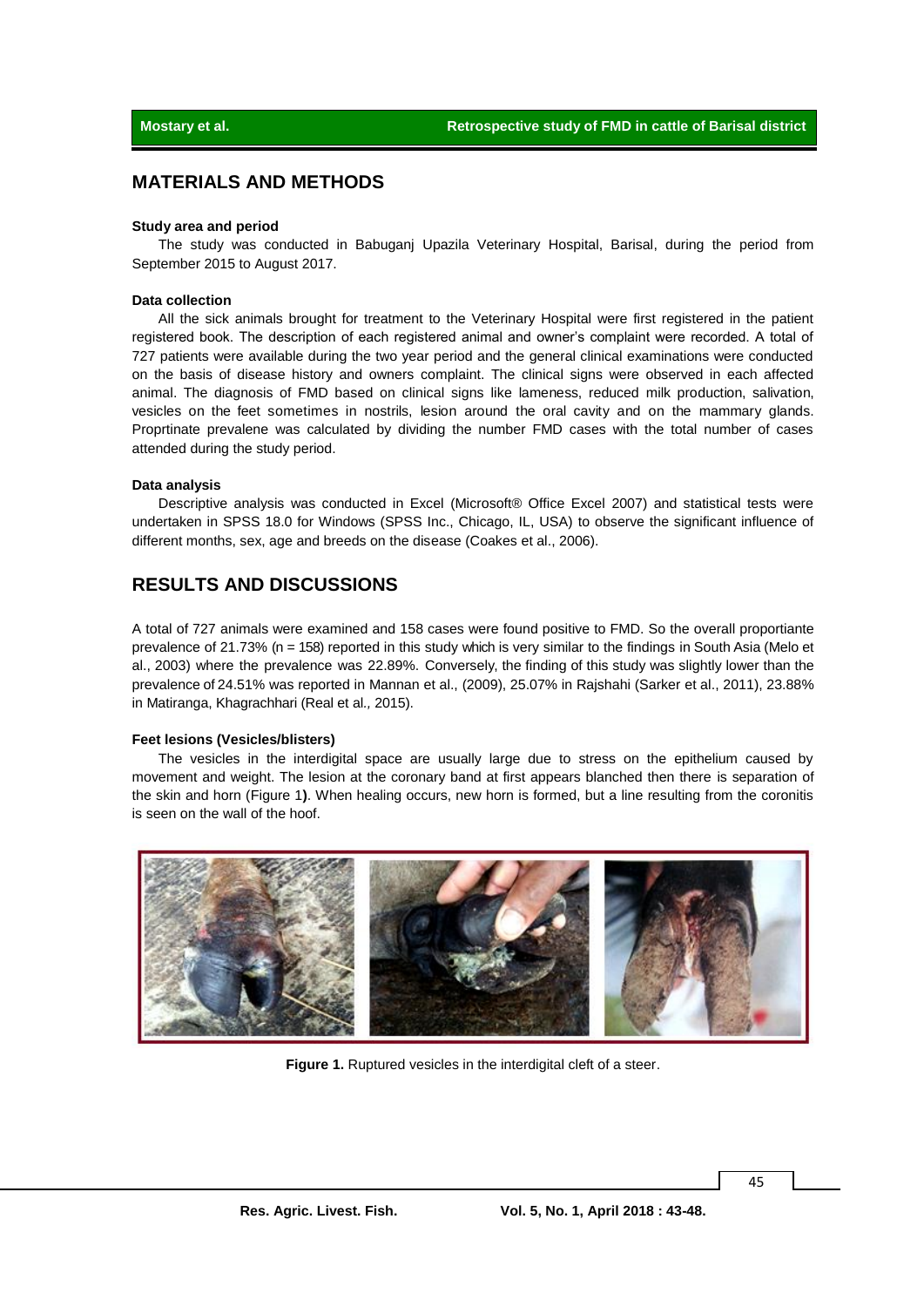## **Clinical cases of FMD in different age groups of cattle**

The distribution of FMD in different age groups of cattle is presented in table 1. The older cattle (more than 4 years old) were more susceptible to FMD (29.88%) compared to adult (2 to 4 years; 19.53%) and younger (less than 2 years old; 8.62%). The age-specific clinical cases study revealed increasing cases as the age increases, which is in agreement with the report of (Gelaye et al., 2009; Sorwar et al., 2016 and Real et al., 2015). This may be attributable to the young cattle being herded in homestead areas and hence having less chance of exposure. Those animals aged >4 years may have acquired the infection from multiple serotypes and/or infections.

|             |  |  | Table 1. Age-wise distribution of FMD cases attended at Babuganj Veterinary Hospital during September 2015 to |  |  |  |
|-------------|--|--|---------------------------------------------------------------------------------------------------------------|--|--|--|
| August 2017 |  |  |                                                                                                               |  |  |  |

| Age                  | <b>Animals Examined</b> | <b>Clinical Cases</b> | Prevalence (%) |
|----------------------|-------------------------|-----------------------|----------------|
| Young ( $<$ 2 Years) | 174                     | 15                    | 8.62           |
| Adult (2 to 4 years) | 215                     | 42                    | 19.53          |
| Old ( $>$ 4 years)   | 338                     | 101                   | 29.88          |
| Total                | 727                     | 158                   | 21.73          |

### **Gender-wise distribution of FMD cases**

Table 2 shows the distribution of FMD in male and female cattle. The association between sexes with prevalence of FMD cattle was also observed whereby male cattle showed the highest prevalence (25.23%) than female (16.61%). This finding is in agreement with the reports of other authors (Remond *et al.,* 2002; Rahman *et al.,* 2012; Real et al*.,* 2015).

**Table 2.** Sex-wise distribution of FMD cases attended at Babuganj Veterinary Hospital during September 2015 to August 2017.

| <b>Sex</b> | <b>Animals Examined</b> | <b>Clinical Cases</b> | Prevalence (%) |
|------------|-------------------------|-----------------------|----------------|
| Male       | 432                     | 109                   | 25.23          |
| Female     | 295                     | 49                    | 16.61          |
| Total      | 727                     | 158                   | 21.73          |

#### **Breed-wise distribution of FMD cases**

The breed-wise distribution of FMD cases is shown in Table 3. The breed specific prevalence depicts that the FMD affects mostly indigenous cattle which is in agreement with the report of other authors (Samuel and Knowles, 2001; Real et al., 2015). The higher incidence of the disease in indigenous cattle compared to cross breeds might be due to the suboptimum management practices implemented on indigenous cattle as they were supplemented with minimum inputs due to their low production and body weight gain. Indigenous cattle are usually let to graze at the periphery of the center; therefore, the higher level of incidence might be due to higher frequency of contact with infected animals of the nearby farmers which increase the degree of acquiring FMD (James and Rushton, 2002 and Rahman et al., 2012).

**Table 3.** Breed-wise distribution of FMD cases attended at Babuganj Veterinary Hospital during September 2015 to August 2017

| <b>Breed Name</b> | Animals examined | <b>Clinical Cases</b> | Prevalence (%) |
|-------------------|------------------|-----------------------|----------------|
| Indigenous        | 418              | 117                   | 27.90%         |
| Cross             | 309              | 41                    | 13.91%         |
| Total             | 727              | 158                   | 21.73%         |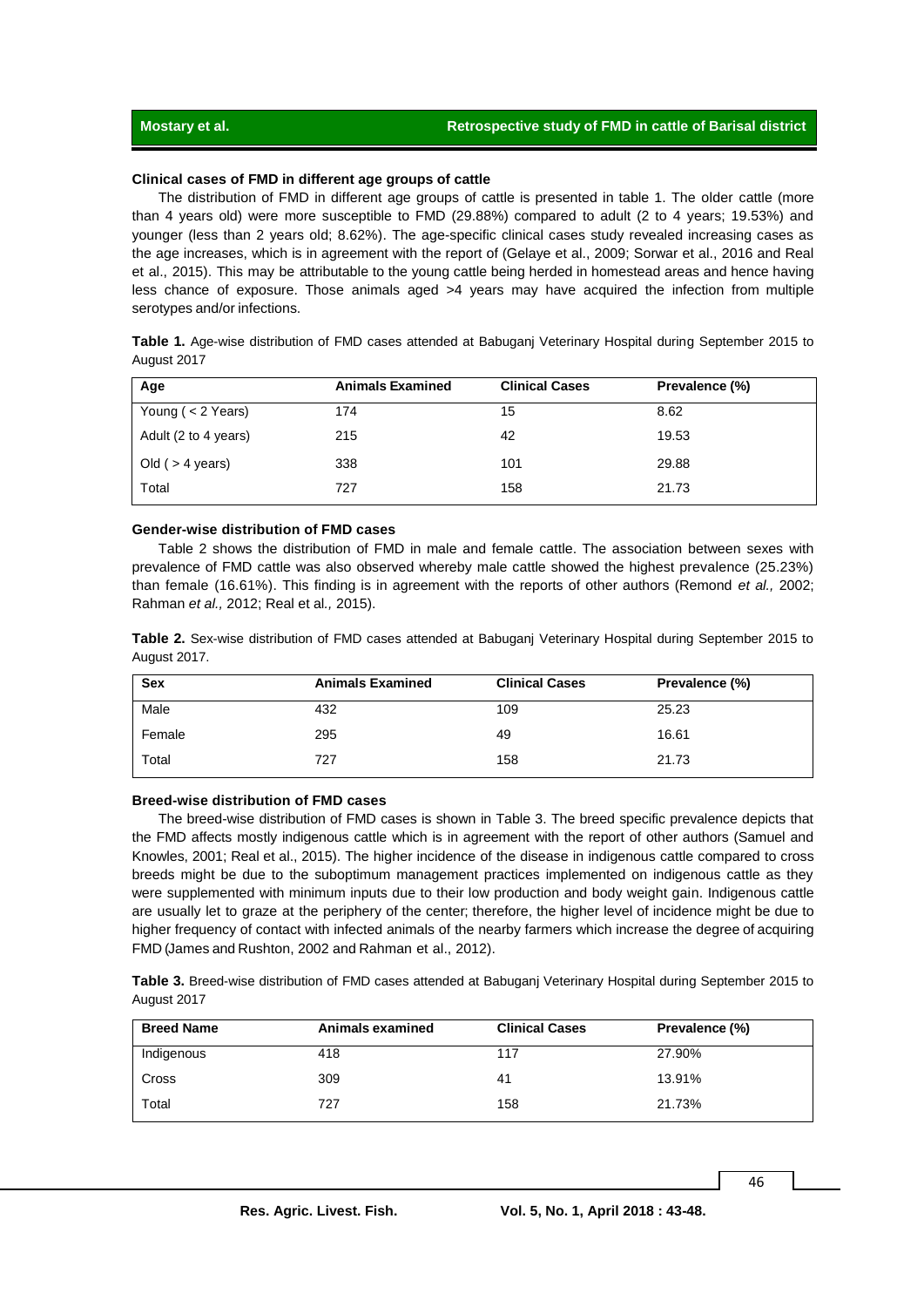## **Month and season-wise distribution of FMD cases**

The association between seasons with prevalence of foot and mouth disease in cattle was also observed whereby showed the highest prevalence in the month of December-January and then declined in the month of February and March is presented in Figure 2. This finding is in agreement with the report of (Mannan et al., 2009). Other authors also reported higher prevalence in winter season (Sarah et al., 2002; Rahman et al., 2012)



**Figure 2.** FMD cases in different months

# **CONCLUSION**

Indigenous breed, male cattle, and cattle older than 4 years should get priority for vaccination. Vaccination should be started at least once in November as the prevalence in higher in December and January.

# **ACKNOWLEDGEMENT**

The author is grateful to the authorities and staff of Babuganj Upazila Veterinary Hospital, Barisal for providing the facility to perform research work.

# **REFERENCES**

- 1. Alim MH, MKJ Bhuiyan and MM Alam, 2011. Retrospective epidemiologic study of diseases in ruminants in Khagrachari Hill Tract District of Bangladesh. Bangladesh Journal of Veterinary Medicine*,* 9: 145-153.
- 2. Bangladesh economic Review, 2009. Ministry of Finance, Government of Bangladesh.
- 3. BLRI, Ministry of Fisheries & Livestock, 2006.
- 4. Coakes SJ, L Steed and P Dzidic, 2006. SPSS Version 13.0 for Windows. John Willey and Sons Australia Ltd., Australia
- 5. Debnath NC, BK Sil, SA Selim, MAM Prodhan and MMR Howlader, 1990. A retrospective study of calf mortality and morbidity on smallholder traditional farms in Bangladesh. Preventive Veterinary Medicine, 9: 1-7.
- 6. Department of Livestock Services (DLS), 2015. Annual Report of Directorate of Livestock Services (2014- 2015), Bangladesh.
- 7. Domingo E, E Baranowski and S Escarmis, 2002. Foot and mouth disease. Microbiology and Infectious Diseases, 25**:** 297-308.